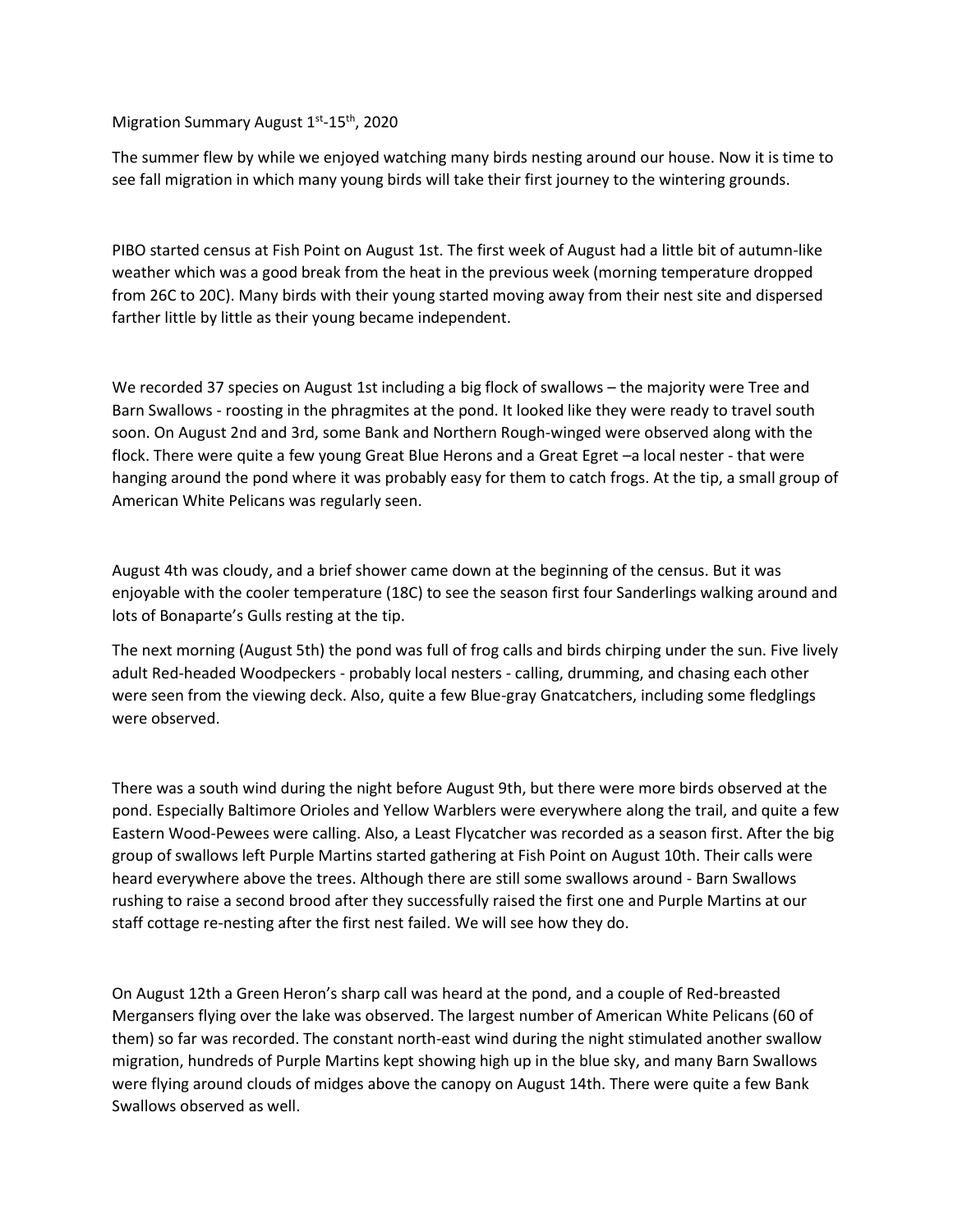The wind changed direction from north-east to east and became quite strong during August 14th. Some shorebirds – Killdeers, Spotted Sandpipers, Sanderlings, and Least / Semipalmated Sandpiper (could not get closer to identify them) - avoiding the strong east wind was feeding on insects in the seaweed pushed on to the sand. It was quiet, and 35 species were recorded.

We are still seeing some nesting cuckoos and Cedar Waxwings around but noticed that the Red-winged Blackbirds that used to come to our feeder every day had already left. Fall migration has just started, and soon we will see more flycatchers and warblers coming through Pelee Island!

The summary was written by Sumiko Onishi.

Purple Martins flying and American White Pelicans and Bald eagle at Fish Point by Sumiko Onishi.